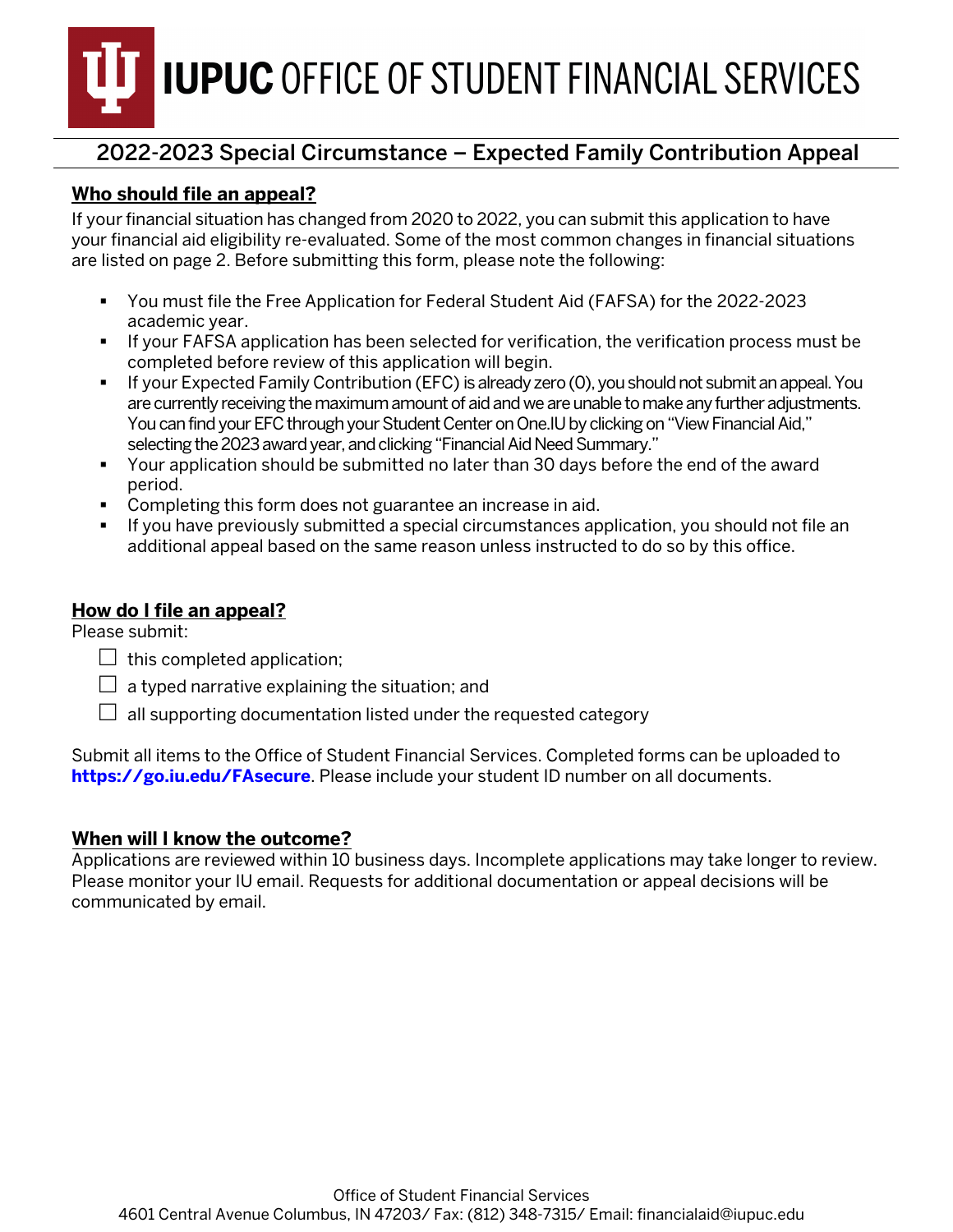# **IUPUC OFFICE OF STUDENT FINANCIAL SERVICES**

# 2022-2023 Special Circumstance – Expected Family Contribution Appeal

**Section I:** Listed below are examples of special circumstances. Please document all circumstances that apply and provide the required materials. If you have a circumstance not addressed below, visit [go.iupui.edu/appointment](https://studentcentral.iupui.edu/contact/appointment.html) to schedule an appointment with a financial aid counselor.

| <b>Circumstance</b>                                                                                                                                                                                                                                  | <b>Required Documentation</b>                                                                                                                                                                                                                                                                                                                                                                                                                                                                                                                                                                                                                                  |  |  |
|------------------------------------------------------------------------------------------------------------------------------------------------------------------------------------------------------------------------------------------------------|----------------------------------------------------------------------------------------------------------------------------------------------------------------------------------------------------------------------------------------------------------------------------------------------------------------------------------------------------------------------------------------------------------------------------------------------------------------------------------------------------------------------------------------------------------------------------------------------------------------------------------------------------------------|--|--|
| <b>Loss or Decrease of</b><br>Income<br>Voluntary job loss must be<br>due to academic program<br>requirements or<br>circumstances beyond the<br>employee's control. For<br>dependent students, the<br>loss must generally occur to<br>parent income. | 1. In a typed statement, provide a detailed explanation of job loss, wage<br>decrease, or salary decrease.<br>2. For a job loss, provide a letter on company letterhead, with beginning<br>and ending dates of employment, earnings, and any compensation<br>received in 2022.<br>3. If unemployment compensation was received in 2022, provide a copy of<br>the most recent benefit statement. If no benefits were received, provide<br>an explanation in your typed statement.<br>4. Provide any year-to-date pay stub(s) for work in 2022 or a letter from<br>employer stating wages or salary.<br>5. Complete Section II (page 3) to estimate 2022 income. |  |  |
| <b>Divorce, Separation, or</b><br>Widowed after 2022-2023<br><b>FAFSA was submitted</b>                                                                                                                                                              | 1. In a typed statement, describe current living arrangements for family<br>members, including all children.<br>2. Provide documentation indicating the change in marital status (e.g.,<br>statement of separation, signed copy of divorce decree, letter from an<br>attorney or court, or death certificate).<br>3. Provide documentation indicating information regarding support the<br>"custodial" parent/student will receive, including child support/<br>alimony payments or insurance settlement, pension payments, IRAs,<br>etc., if applicable.<br>4. Provide "custodial" parent or student 2021 federal tax transcripts and<br>W <sub>2s</sub> .    |  |  |
| <b>Loss of One-Time or Non-</b><br><b>Recurring Income</b>                                                                                                                                                                                           | 1. In a typed statement, provide a detailed explanation of the one-time or<br>non-recurring income and how the funds were used.<br>2. Provide documentation showing the amount of the one-time income.                                                                                                                                                                                                                                                                                                                                                                                                                                                         |  |  |
| <b>Unusual Medical, Dental, or</b><br><b>Nursing Home Expenses</b>                                                                                                                                                                                   | 1. In a typed statement, provide a detailed explanation of the unusual<br>medical, dental, or nursing home expenses.<br>2. Provide a receipt, canceled checks, or other documentation showing<br>payment for expenses.<br>3. Provide documentation of costs covered by insurance.<br>4. Provide a copy of 2021 federal income tax form Schedule A (Itemized<br>Deductions). Please note that a copy of a 2021 federal tax transcript<br>may be requested.                                                                                                                                                                                                      |  |  |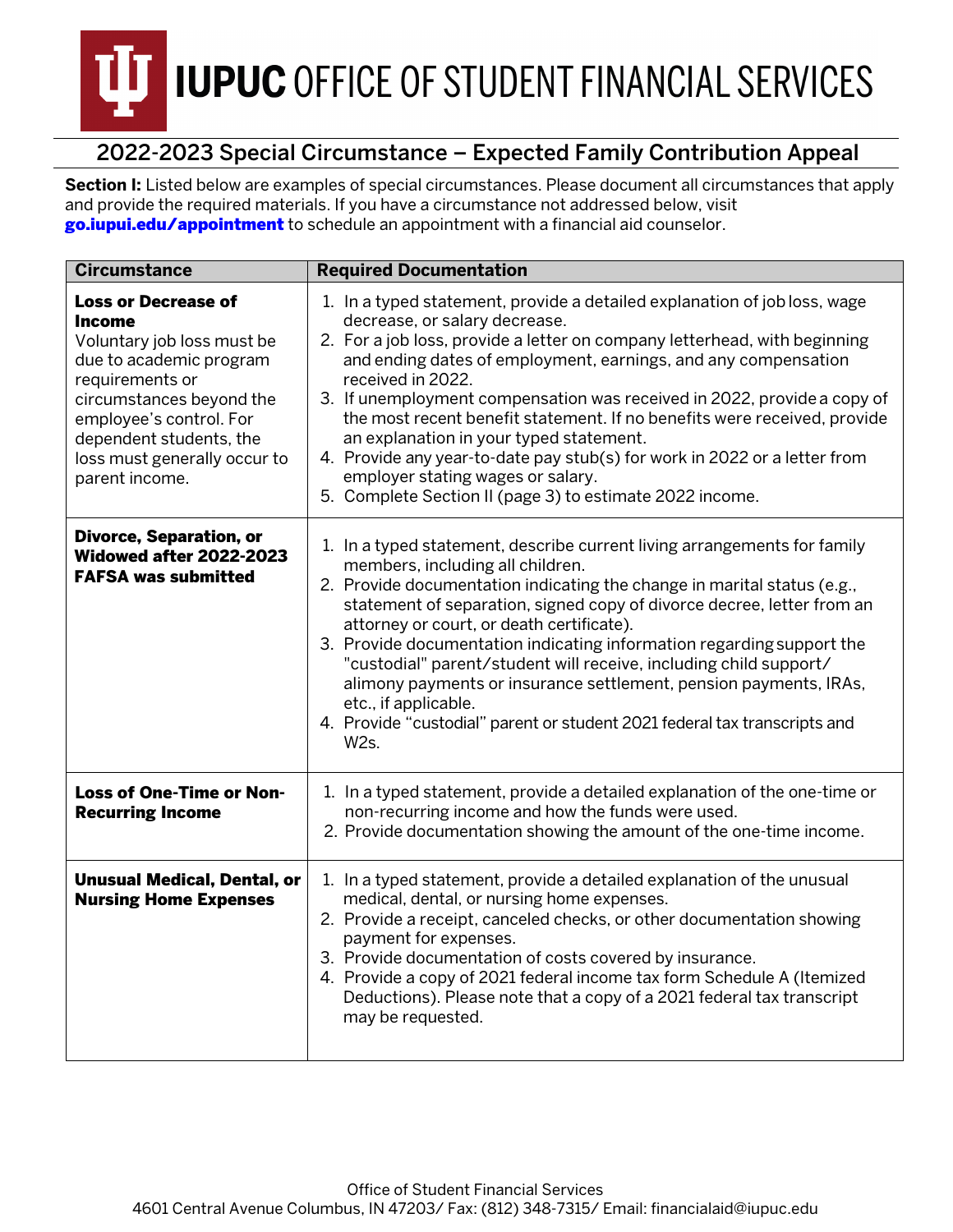# **IUPUC OFFICE OF STUDENT FINANCIAL SERVICES**

## 2022-2023 Special Circumstance – Expected Family Contribution Appeal

**Section II:** Complete this section only if you are appealing due to loss or decrease of income or due to divorce, separation, or death. Report your total projected income and adjustments from all sources for January 1 through December 31, 2022. If income listed does not apply, answer with "0" or "none." Click the  $\circled{2}$  icon or see pages 4-5 for help if you are uncertain what to report.

| Independent |               | <b>Income &amp; Benefits for 2022</b>                                     | <b>Dependent</b> |                 |
|-------------|---------------|---------------------------------------------------------------------------|------------------|-----------------|
| <b>Self</b> | <b>Spouse</b> |                                                                           | <b>Parent 1</b>  | <b>Parent 2</b> |
|             |               | Wages                                                                     |                  |                 |
|             |               | Unemployment benefits                                                     |                  |                 |
|             |               | Interest/dividend income                                                  |                  |                 |
|             |               | Tax-deferred payments to pensions or<br>retirement accounts $\circled{2}$ |                  |                 |
|             |               | Child support received for all children $\circled{2}$                     |                  |                 |
|             |               | Alimony                                                                   |                  |                 |
|             |               | Severance pay                                                             |                  |                 |
|             |               | Pensions and/or annuities distributions ①                                 |                  |                 |
|             |               | Business/farm income                                                      |                  |                 |
|             |               | Rental income                                                             |                  |                 |
|             |               | Housing allowance (military or clergy) $\circled{2}$                      |                  |                 |
|             |               | Other $\mathcal{D}$ (please specify):                                     |                  |                 |
|             |               | Other <sup>7</sup> (please specify):                                      |                  |                 |
|             | Independent   | <b>Income Adjustments for 2022</b>                                        | <b>Dependent</b> |                 |
| <b>Self</b> | <b>Spouse</b> |                                                                           | <b>Parent 1</b>  | <b>Parent 2</b> |
|             |               | Child support paid for all children $\circled{?}$                         |                  |                 |
|             |               | Other (please specify):                                                   |                  |                 |
|             |               | Other (please specify):                                                   |                  |                 |

**Section III: Affirmation Statement:** I certify that the information provided on this form is complete and accurate to the best of my knowledge. Additional information may be requested and must be received before the appeal is reviewed.

| Student Signature:                                           |                                                                         | Date: |  |
|--------------------------------------------------------------|-------------------------------------------------------------------------|-------|--|
|                                                              | To sign this form please print the form and provide your signature      |       |  |
| Student ID Number: National Action of the Student ID Number: |                                                                         |       |  |
| Signature of Spouse/Parent:                                  | Required when reducing spouse or parent income, including the parent in | Date: |  |
|                                                              | the household following divorce, separation or death of one parent      |       |  |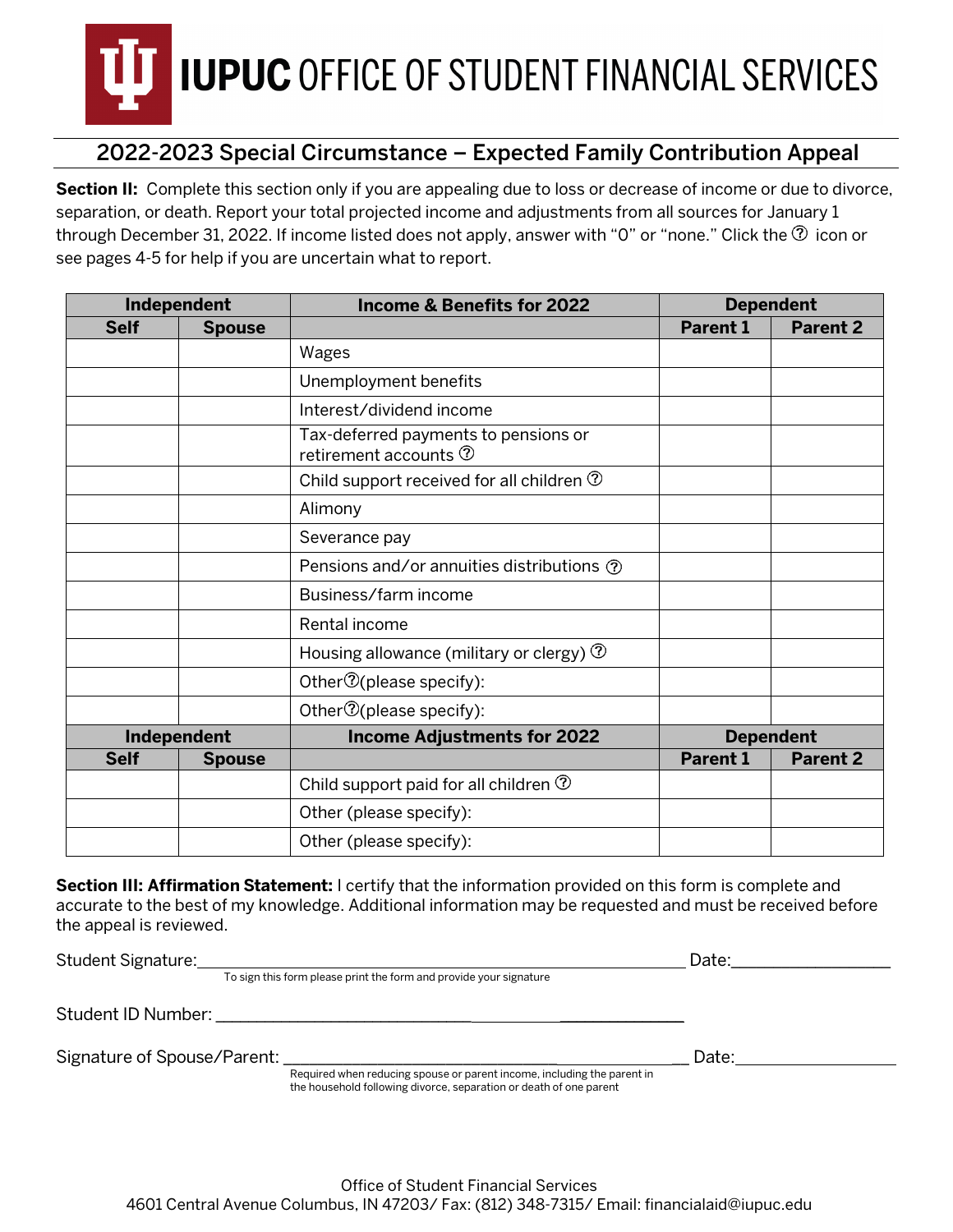

### 2022-2023 Special Circumstance – Expected Family Contribution Appeal

**Section IV:** Use the information below to help complete Section II on page 3.

#### *Income & Benefits for 2022*

**Wages:** Enter the amount of wages or salary you expect to earn from January 1, 2022 through December 31, 2022.

**Unemployment benefits:** Enter the amount of unemployment benefits you expect to receive from January 1, 2022 through December 31, 2022.

**Interest or dividend income:** Enter the amount of income you expect to earn from interest or dividends from January 1, 2022 through December 31, 2022.

**Tax-deferred payments to pension and retirement accounts:** Enter the amount of tax-deferred payments you expect to make to pension or retirement accounts from January 1, 2022 through December 31, 2022. Visit **studentaid.gov/2223/help/stud[ent-tax-deferred-pension](https://studentaid.gov/2122/help/student-tax-deferred-pension)** for more information.

**Child support received:** Enter the amount of child support you expect to receive for all children in your household from January 1, 2022 through December 31, 2022. Visit **studentaid.gov/2223[/help/student-child-support](https://studentaid.gov/2122/help/student-child-support-received)[received](https://studentaid.gov/2122/help/student-child-support-received)** for more information.

**Alimony:** Enter the amount of alimony you expect to receive from January 1, 2022 through December 31, 2022.

**Severance pay:** Enter the amount of severance pay you expect to receive from January 1, 2022 through December 31, 2022.

**Pensions and/or annuities distributions:** Enter the amount of untaxed portions of IRA distributions and pensions you expect to receive from January 1, 2022 through December 31, 2022. Exclude rollovers. If negative, enter a zero. Visit **[studentaid.gov/2223/help/student-untaxed-ira-distributions-pensions](https://studentaid.gov/2122/help/student-untaxed-ira-distributions-pensions)** for more information.

**Business or farm income:** Enter the amount of income you expect to earn from a business or farm from January 1, 2022 through December 31, 2022.

**Rental income:** Enter the amount of income you expect to earn from rental properties from January 1, 2022 through December 31, 2022.

**Housing allowance:** Enter the total cash value of housing, food, and any other living allowances you expect to receive from January 1, 2022 through December 31, 2022 as a member of military, clergy, and other organization. Visit **studentaid.gov/2223[/help/student-allowances](https://studentaid.gov/2122/help/student-allowances)** for more information.

**Other untaxed income:** Enter the total amount of any other untaxed income or benefits, such as workers compensation, foreign income not taxed by any government, disability benefits, etc. that you expect to receive from January 1, 2022 through December 31, 2022. Visit **studentaid.gov/2223[/help/student-other-untaxed-income](https://studentaid.gov/2122/help/student-other-untaxed-income)** for more information. Please specify in Section II the source of the income.